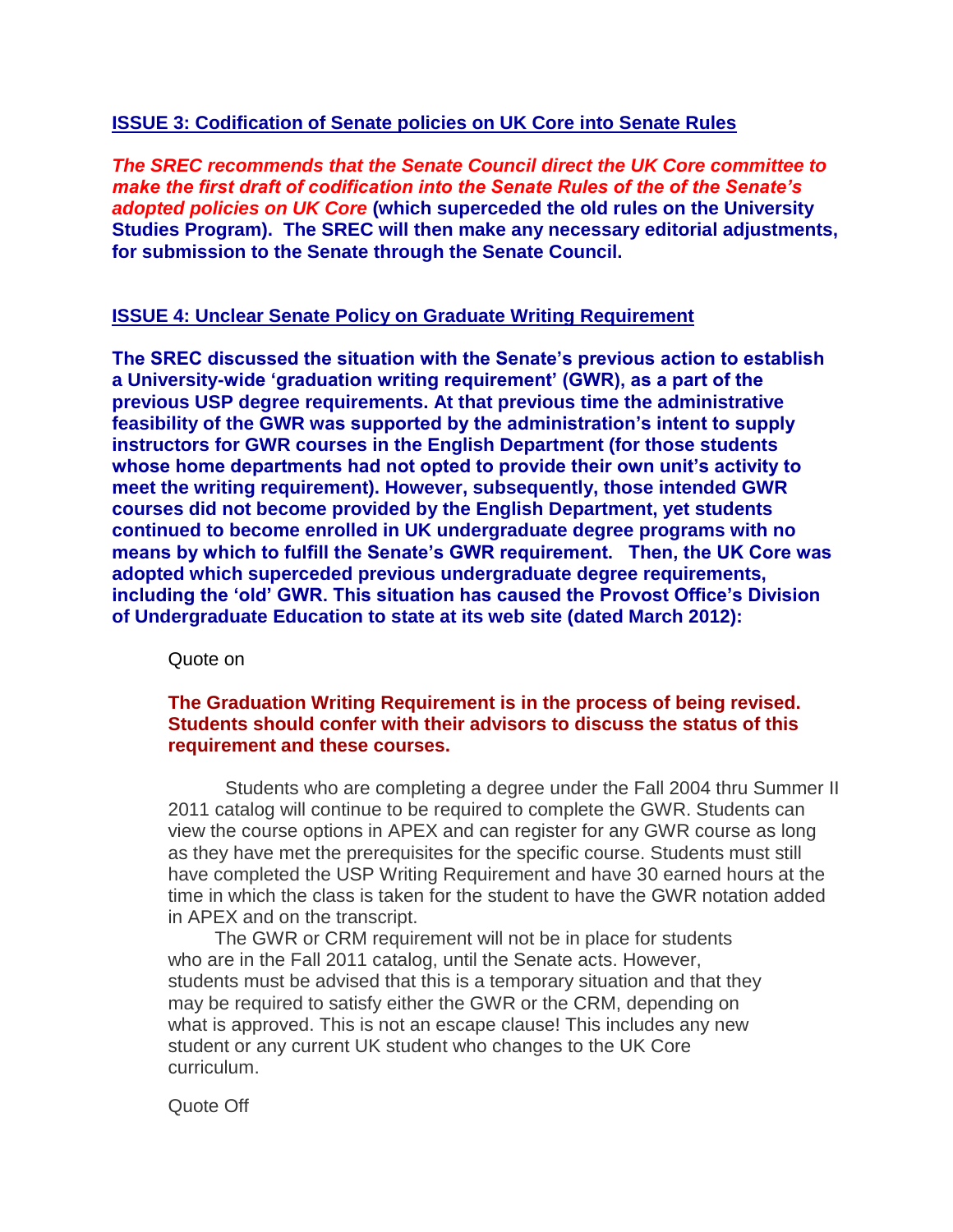**At this time, the University Senate has not acted to make clear that a GWR as such existed prior to adoption of UK Core now also exists as part of or in addition to UK Core. This is a very serious situation.** *The SREC urges that the Senate Council take action to cause the appropriate Senate bodies to contemplate and propose for final Senate action an appropriate educational policy resolution, including, for example, that the Senate either waive the GWR requirement for students that matriculated under the "old" USP system or decide a substitution for that requirement.* **The Associate Provost for Undergraduate Studies is currently preparing a proposal for the University Senate"s consideration to remedy the situation; that proposal can serve as a launch point for the relevant Senate bodies to utilize towards the final Senate action.** 

## **ISSUE 5: Unclear Senate Policy on Foreign Language Admissions Requirement**

**The SREC interpreted the following with respect to "foreign language requirement" at the University of Kentucky.**

**A- There is no University level foreign language requirement for degrees awarded through the Graduate School (that requirement having been removed by vote of the Graduate Faculty in 1990).**

**B- The Senate Rules concerning an undergraduate foreign language requirement that were "currently existing" at the time of Senate adoption of UK Core were:** 

SR 4.2.1.1.C (Pre-College Curriculum): "the University Senate *recommends* that high school students complete at least two years of a foreign language." (emphasis added here)

SR 5.4.3.3 (University Studies Requirements): "Each undergraduate student must complete … Foreign Language (2 yrs high school/1 year college)"

SR 4.1.0 (Application for Admission): "A student who has credit for three units of a foreign language in high school may not receive degree credit for the first year of that language in the University."

**C - Under the above Senate Rules, at the time UK Core was adopted, (i) there was not existing a per se Senate** *requirement* **that persons have two years of high school foreign language** *for admission* **to the University, and that (ii) a student could satisfy the Senate Rules for undergraduate degree requirements by either having 2 yrs of high school foreign language or 1 year of college foreign language or a prorated combination of both high school and college foreign language.**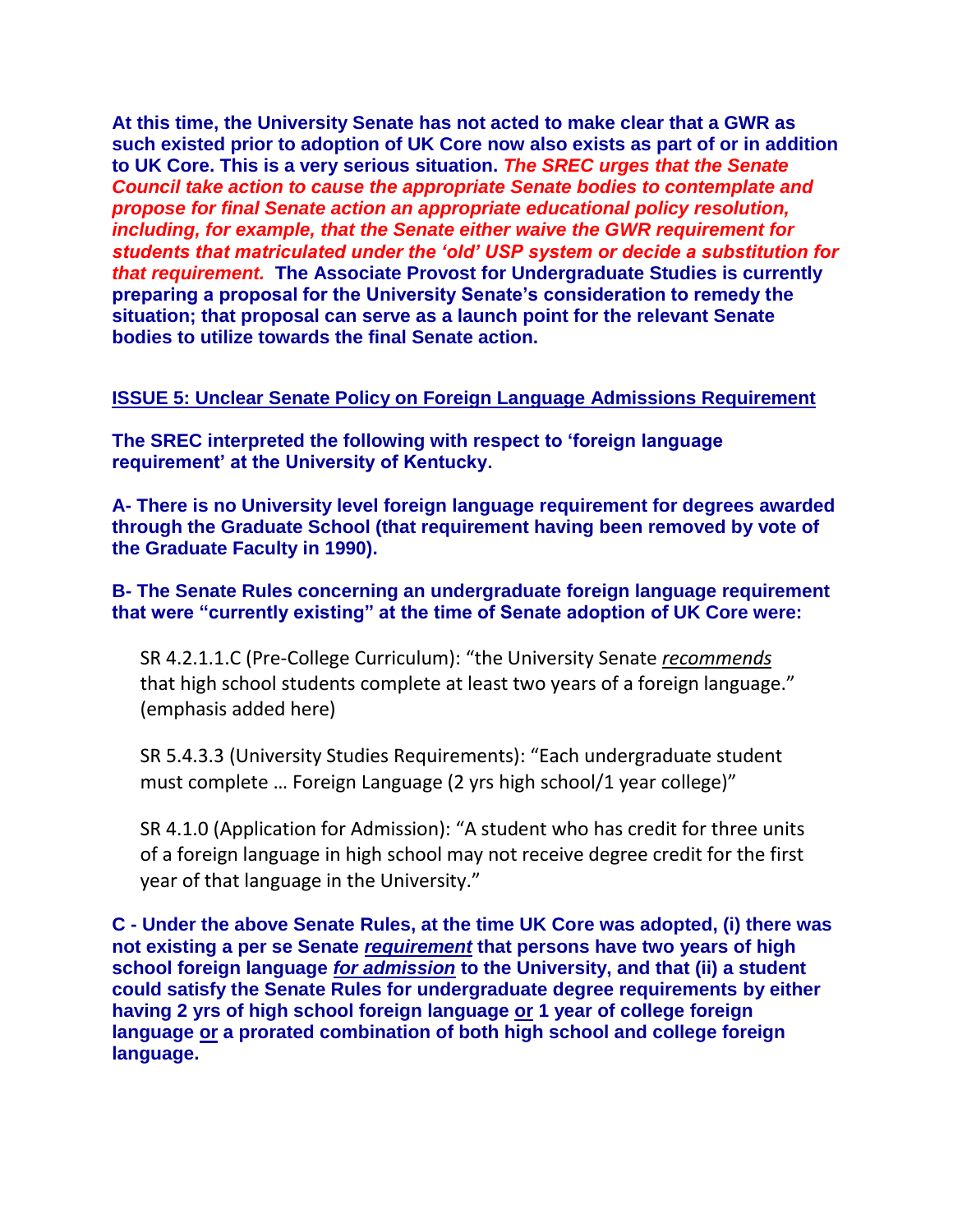## **D – Consequent to interpretation "C" above, the Footnote 3 for Learning Outcome IV of the UK Core document was not correct when it stated:**

"Current University of Kentucky *entrance* requirements include 2 years of second-language student in high school…" (emphasis added here)

# **E – Consequent to "C" and "D" above, and consequent to the use of the word "should" instead of "must" or "shall" in the following text, it is not clear that it is a Senate-codified admissions requirement under UK Core that the applicant must have completed two years of high school foreign language:**

"Current University of Kentucky *entrance* requirements include 2 years of secondlanguage student in high school; this knowledge requirement *should* be assessed upon students' entrance to the University, as a prerequisite for the fulfillment of Learning Outcome IV."

### **F. In addition, the 13:KAR:2:020 issued by the Council on Postsecondary Education does not make a blanket requirement for admission to UK of 2yrs of high school foreign language**

#### **Under Section 2 (4), the CPE requirement for a foreign language for admission to UK does NOT apply to**

- A student who has already earned a bachelor's degree and is now seeking a second bachelor's degree.

### **Under Section 2 (6), the CPE requirement for a foreign language for admission to UK does NOT apply to**

- An adult student;
- A student entering baccalaureate degree status with twenty-four (24) or more semester credit hours applicable to a baccalaureate degree with a grade point average (GPA) of at least 2.00 on a 4.00 scale;
- Active duty military personnel, their spouses, and their dependents;
- A student enrolled in a community or technical college or a community college type program at a university;
- A nonresident student who has otherwise met the University's own admissions requirements and taken the ACT
- Any international student (even, say, a student from a native English speaking country)

## **The SREC is cognizant that there may have been an intent by proponents of the UK Core document that was approved by the Senate, that under UK Core there is**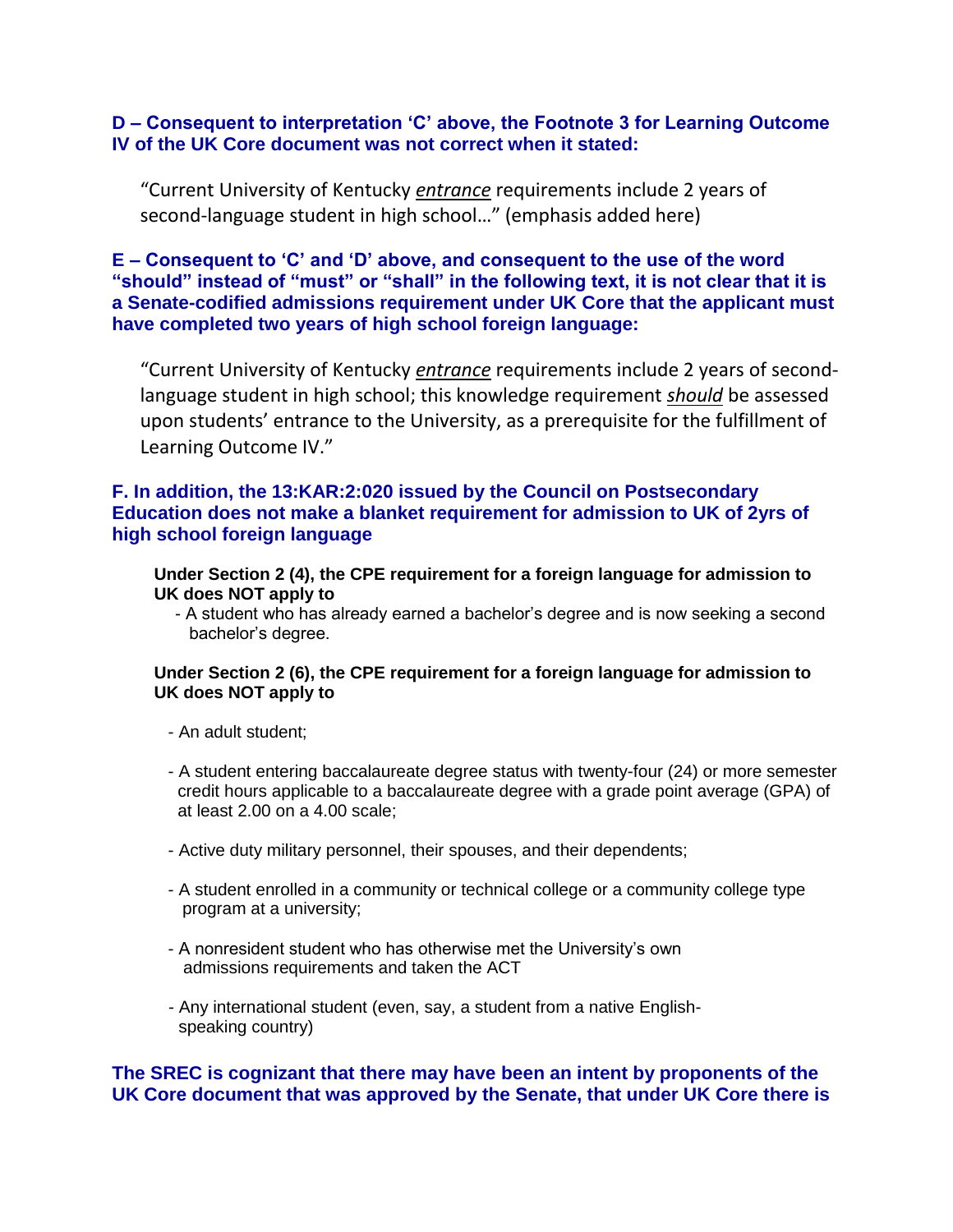**an admissions requirement of 2 years of high school foreign language.** *The SREC recommends that the Senate Council direct the UK Core Committee (which is an instrument of the Undergraduate Council that in turn is chaired by a member of the Provost"s Office) to ascertain if such a requirement was an intent of the proponents, or is an otherwise meritorious academic content of UK Core, and if so propose specific language for University Senate action specific wording for the University Senate Rules that will codify that academic content.* **The Associate Provost for Undergraduate Studies is at this time preparing a report and proposal on the above matters that could serve as a launch point for deliberation toward final Senate action.**

# *In addition until such language is passed, the Undergraduate Bulletin needs to be corrected from:*

"Any first-time freshman or transfer student must demonstrate that they have completed two high school credits in a single foreign language, or two semesters at the postsecondary level. A student who has not completed the high school foreign language requirement will be required to take a two-semester sequence in one foreign language at the University of Kentucky prior to graduation."

to:

"Most Kentucky residents must complete two high school credits in a single foreign language (the Kentucky "precollege curriculum") in order to matriculate at the University of Kentucky. Students who may be admitted without having fulfilled this requirement include: [list of exceptions from CPE regulation, with no reference to a UK language requirement **because one does not currently exist**]